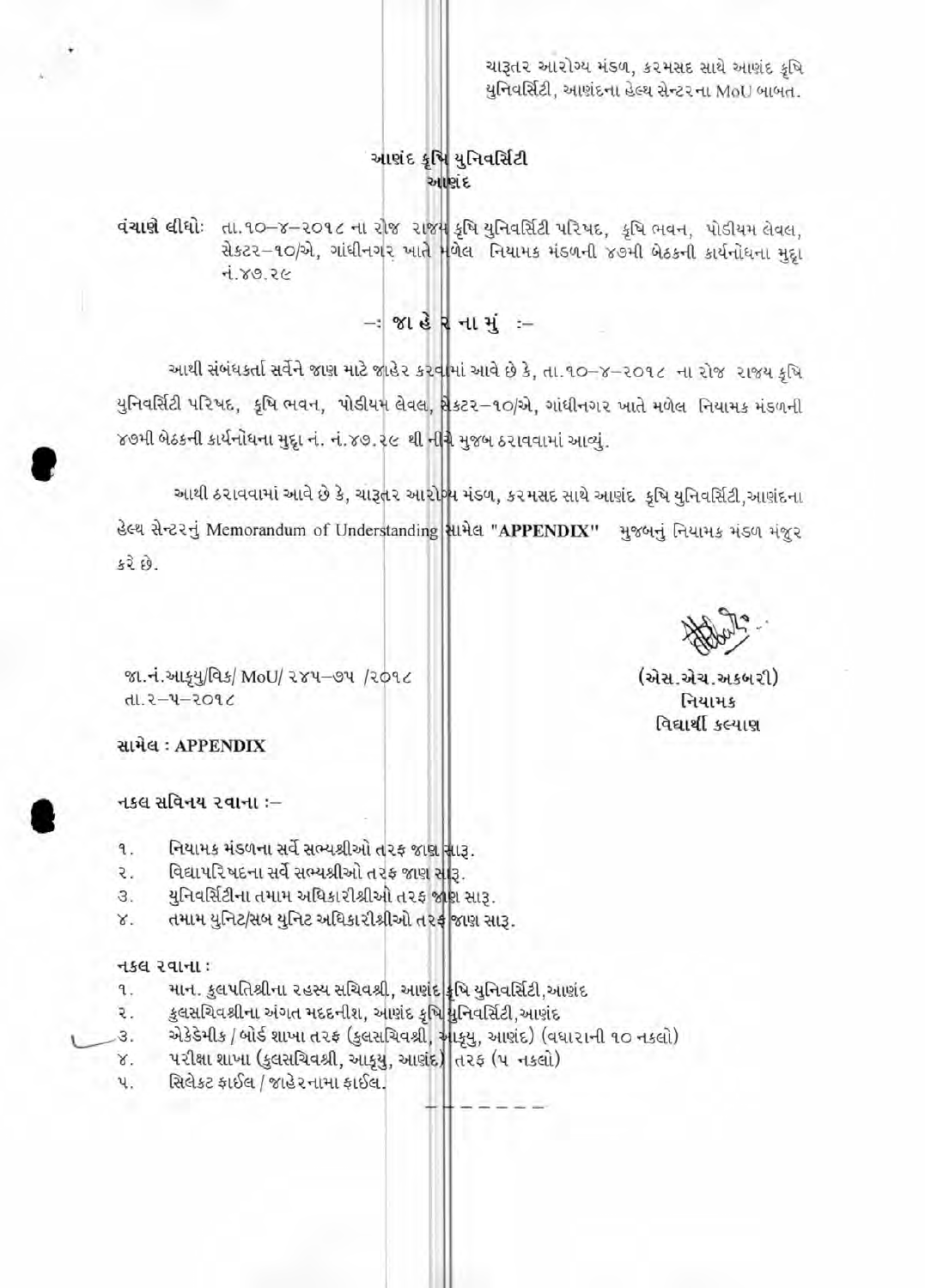## **APPENDIX**

### MEMORANDUM OF UNDERSTANDING

This Memorandum Of Understanding (MOU) made on day of  $\frac{1}{2018}$  at Karamsad, Dist. Anand, Gujarat by and between Charutar Arogya Mandal, a registered Public Charitable Trust which runs the various institutions in the field of health care, medical research and medical education, having registered office at HM Patel Center for Medical Care and Education at Karamsad Dist. Anand, Gujarat represented by Shri Sandeep Desai, Chief Executive Officer of the Charutar Arogya Mandal, Karamsad (herein after referred as CAM) and Anand Agricultural University, Anand, Dist. Anand, Gujarat, herein after referred to as AAU represented by Shri R. H. Gondalia, Comptroller, AAU.

Upon mutual agreement, both the parties have decided to enter into an agreement as below.

Now, therefore, the terms and conditions of the agreement have been discussed and finalized and are duly recorded herein under:

#### **Responsibilities of the AAU:**

S

1) That the AAU will pay Rs. 10 lakhs per year and increasing Rs. 50 thousand every year mention below chart to the CAM towards the cost/ expenses incurred by the CAM for running of the said center which also include the remuneration of Pharmacist and Physiotherapist.

| Sr. No | Years     | Amount     |
|--------|-----------|------------|
|        | 2018-2019 | 10.0 Lakhs |
| 2      | 2019-2020 | 10.5 Lakhs |
| 3      | 2020-2021 | 11.0 Lakhs |
|        | 2021-2022 | 11.5 Lakhs |
|        | 2022-2023 | 12.0 Lakhs |

- 2) The AAU would pay the CAM (over and above the payment mentioned in para 1) the cost of drugs prescribed by the Medical Officer and dispensed from the designated pharmacy run by CAM on raising a bill by the CAM on a monthly basis. Similarly, the AAU will pay the CAM he cost f investigations ordered by the Medical Officer and done in the laboratory facilities run by CAM at Karamsad depending on the availability of such services. In case of investigation and/or hospitalization at Shree Krishna Hospital on referral by the Medical Officer, the cost of treatment will be borne by the patient as per the rules CAM for the laboratory run by the by AAU. f AAU. The cost of consumables provided by U at the Health center would be re-reimbursed
- 3) That the AAU will continue to pay the salary of the existing staff of the AAU retained by the CAM. It is specifically agreed that these employees remain in the employment of AAU and AAU shall be responsible to fulfill all the obligations under various enactments. At present, three posts namely Medical Officer, Office Assistant and Para Medical Assistant are filled by the CAM. Also, from the effect of MoU, Pharmacist and Physiotherapist posts will be filled up. The salary of the said posts will be borne by the CAM. If any additional post is required to be filled up for smooth functioning of the said center the CAM and AAU will mutually take decision on it and the AAU will bear the salary expediences of the post.

 $\overline{1}$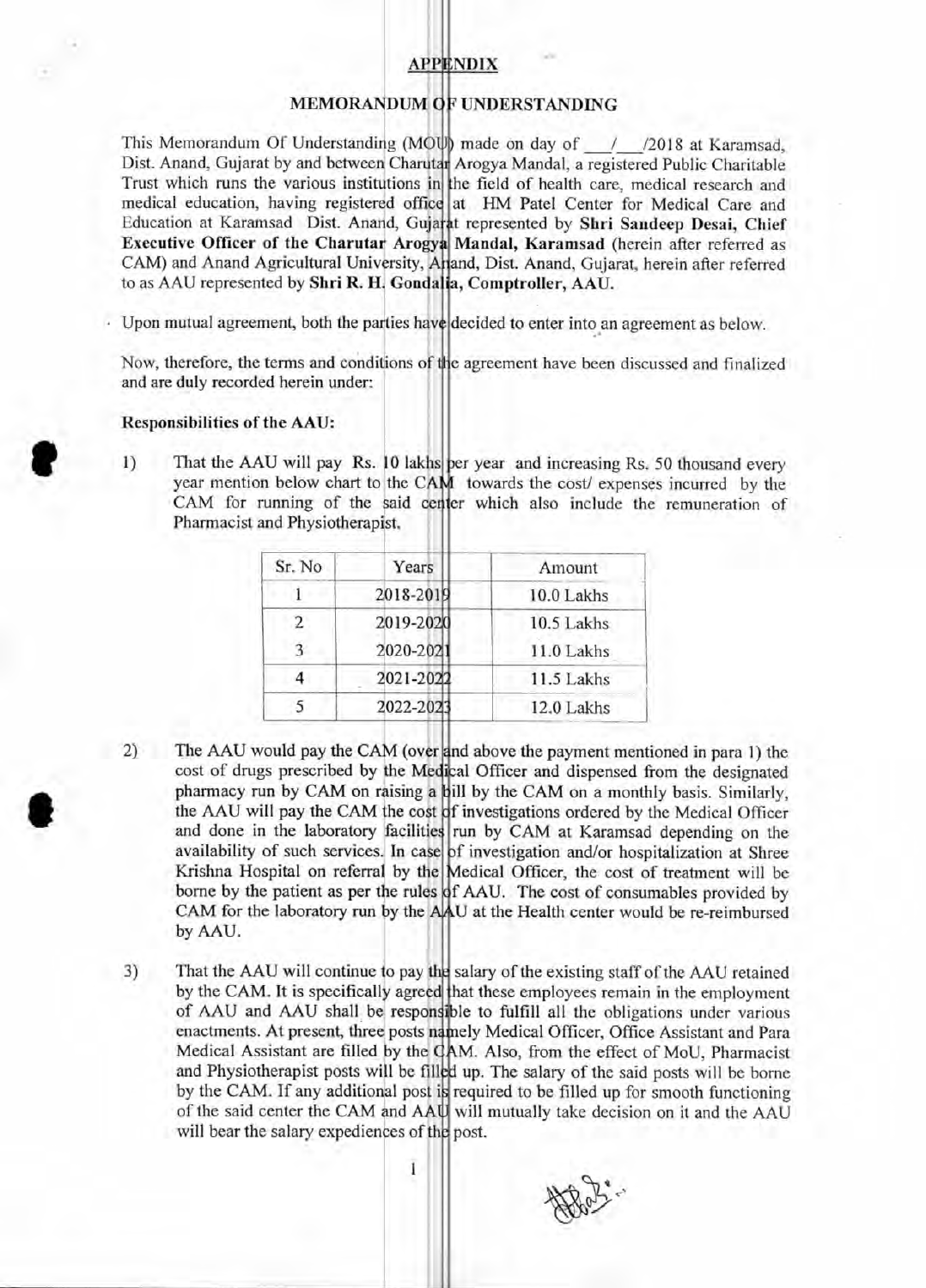- 4) That the AAU or its employee working in the center shall not at any time claim any benefit of employment, lien on employment or permanency of employment with the CAM by the virtue of having worked as per this MoU.
- 5) The income generated for the consultation services/medical examination provided by the Health professionals of the CAM and the health check fee received from the students would be obtained by the AAU and would be used for the development of the center. However, no case fee will be collected from the staff, family, students, pensioners and farm labourers of the AAU. The charges for the health care services like physiotherapy, dental consultations & procedure etc will be decided and revised by mutual agreement with both parties.
- 6) That the AAU will make payment of the electricity charges and telephone bill used for the said center.

#### **Responsibilities of the CAM:**

- 1) That the CAM shall manage the said center from the fund provided by the AAU (Para — 1 Responsibility of the AAU) and not claim any more funds for running the said premises in case of deficit.
- 2) That the Medical Officer appointed by CAM will offer good quality primary level curative health care at the center and refer patients requiring higher level care that cannot be managed at the center, to Shree Krishna Hospital, Karamsad which is a tertiary care hospital with modern facilities managed by the CAM.
- 3) It is clearly understood that the CAM is only undertaking to manage the health center of the AAU and CAM shall not have any claim on any assets and properties of the AAU.
- 4) That the CAM will help in basic maintenance of the garden present in the AAU health center.

#### **Others:**

- **1)** All decisions for effective administration and development of the center will be taken by a committee consisting of following members.
	- 1) Vice Chancellor- Chairman<br>2) Director of Students' Welfar
	- 2) Director of Students' Welfare- Member
	- 3) Registrar-Member<br>4) Comptroller-Memb
	- 4) Comptroller-Member<br>5) Representative of Cha
	- 5) Representative of Charutar Arogya Mandal-Member
	- 6) Representative of Charutar Arogya Mandal-Member
	- Medical Officer Member Secretary
- 2) That the CAM will modify or add services available at the center considering the needs of the AAU.
- 3) That the CAM will allow continuing the present facility for availability of other line of therapy i.e. Homeopathy and Ayurveda for the benefit of AAU staff, students and farm labourers provided that such facility does not interfere directly or indirectly with the services provided by CAM.